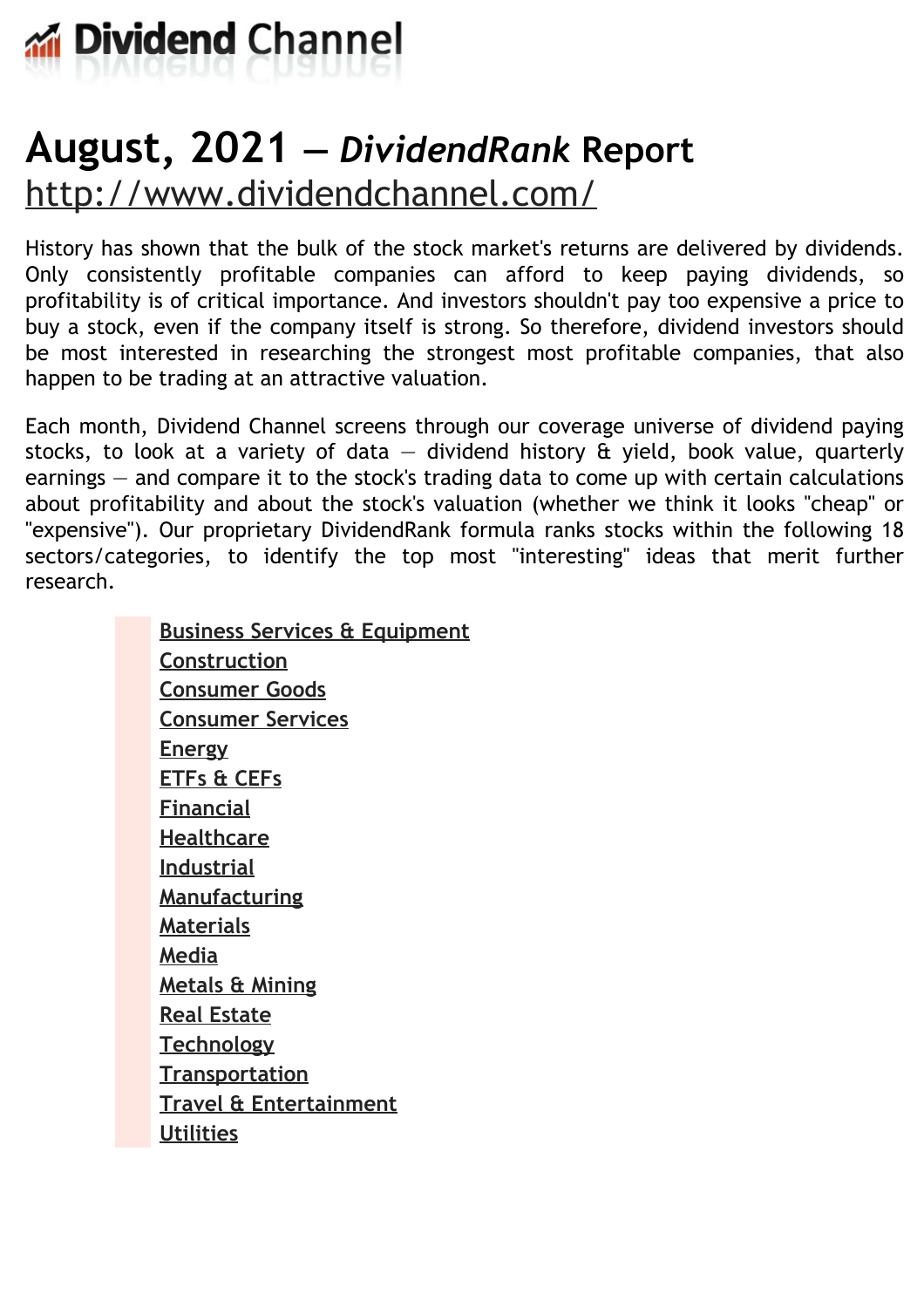#### **BUSINESS SERVICES & EQUIPMENT**

| <b>DividendRank</b> | Symbol      |   |      | Dividend Recent Yield* |
|---------------------|-------------|---|------|------------------------|
| #1                  | <b>HHR</b>  | А | 0.55 | 1.26%                  |
| #2                  | <b>CCAP</b> | O | 1.64 | 8.79%                  |
| #3                  | <b>TRTN</b> | Q | 2.28 | 4.36%                  |
| #4                  | <b>RGP</b>  | Q | 0.56 | 3.48%                  |
| #5                  | <b>RMR</b>  | Q | 1.52 | 3.93%                  |
| #6                  | <b>HCKT</b> | Q | 0.40 | 2.23%                  |
| #7                  | <b>PAYX</b> | Q | 2.64 | 2.32%                  |
| #8                  | <b>HCSG</b> | Q | 0.83 | 3.18%                  |
| #9                  | IRM         | Q | 2.47 | 5.70%                  |
| #10                 | CASS        |   | 1.08 | 2.54%                  |

•<br>"<sub>(updated Friday, July 30, 2:00 AM) Yield calculations vary and may not be reliable nor comparable. Not all publicly<br>traded securities are ranked; data may be incorrect or out of date. Rankings are for informational pu</sub> *and do not constitute advice. Full [disclaimer](https://www.dividendchannel.com/disclaimer/)*

#### **SPOTLIGHT ON: HHR — 1.3% YIELD [HeadHunter](http://www.dividendchannel.com/symbol/hhr/) Group PLC** \$50.0  $545.0$ mont  $540.0$ \$35.0  $30.0$  $25.0$ 520.0  $15.0$  $510.0$ Oct 1 Dec 1 Jan 30 Aug 1 Aug 1 Apr 1 Jun 1

HeadHunter Group is a holding company. Through its subsidiaries, Co. is engaged in online recruitment platform in Russia and the CIS region and focused on connecting job seekers with employers. Co. provides potential employers and recruiters paid access to its CV database and job postings platform. Co. provides employers an ATS, benchmarking tools, such as online labor market and salary analytics and employer branding consulting, as well as recruitment process automation tools. Co. provides job seekers various feebased career and promotional services, including CV search pushup, CV constructor and career advisory services.

| <b>CONSTRUCTION</b> |               |   |      |                                    |
|---------------------|---------------|---|------|------------------------------------|
| DividendRank        | <b>Symbol</b> |   |      | Dividend Recent Yield <sup>®</sup> |
| #1                  | <b>KBH</b>    | Q | 0.60 | 1.41%                              |
| #2                  | <b>PHM</b>    | Q | 0.56 | 1.02%                              |
| #3                  | <u>ccs</u>    | Q | 0.60 | 0.88%                              |
| #4                  | <b>TOL</b>    | Q | 0.68 | 1.15%                              |
| #5                  | DHI           | Q | 0.80 | 0.84%                              |
| #6                  | AGX           | Q | 1.00 | 2.22%                              |
| #7                  | <b>HEES</b>   | Q | 1.10 | 3.23%                              |
| #8                  | LEN           | Q | 1.00 | 0.94%                              |
| #9                  | <b>IBP</b>    | Q | 1.20 | 0.99%                              |
| #10                 | <b>FIX</b>    | Q | 0.48 | 0.64%                              |

*\** ated Friday, July 30, 2:00 AM) Yield calculations vary and may not be reliable nor comparable. Not all publicly traded securities are ranked; data may be incorrect or out of date. Rankings are for informational purposes only *and do not constitute advice. Full [disclaimer](https://www.dividendchannel.com/disclaimer/)*



KB Home is a homebuilding company. Co. builds a variety of homes designed primarily for first-time and first move-up, as well as second move-up and active adult homebuyers, including attached and detached single-family residential homes, townhomes and condominiums. Co.'s financial services operations provide various insurance products to its homebuyers in the markets where it builds homes and provide title services in certain of those markets. Co.'s financial services operations also provide mortgage banking services, including residential consumer mortgage loan originations, to its homebuyers indirectly through KBHS Home Loans, LLC, a joint venture Co. formed with Stearns Ventures, LLC.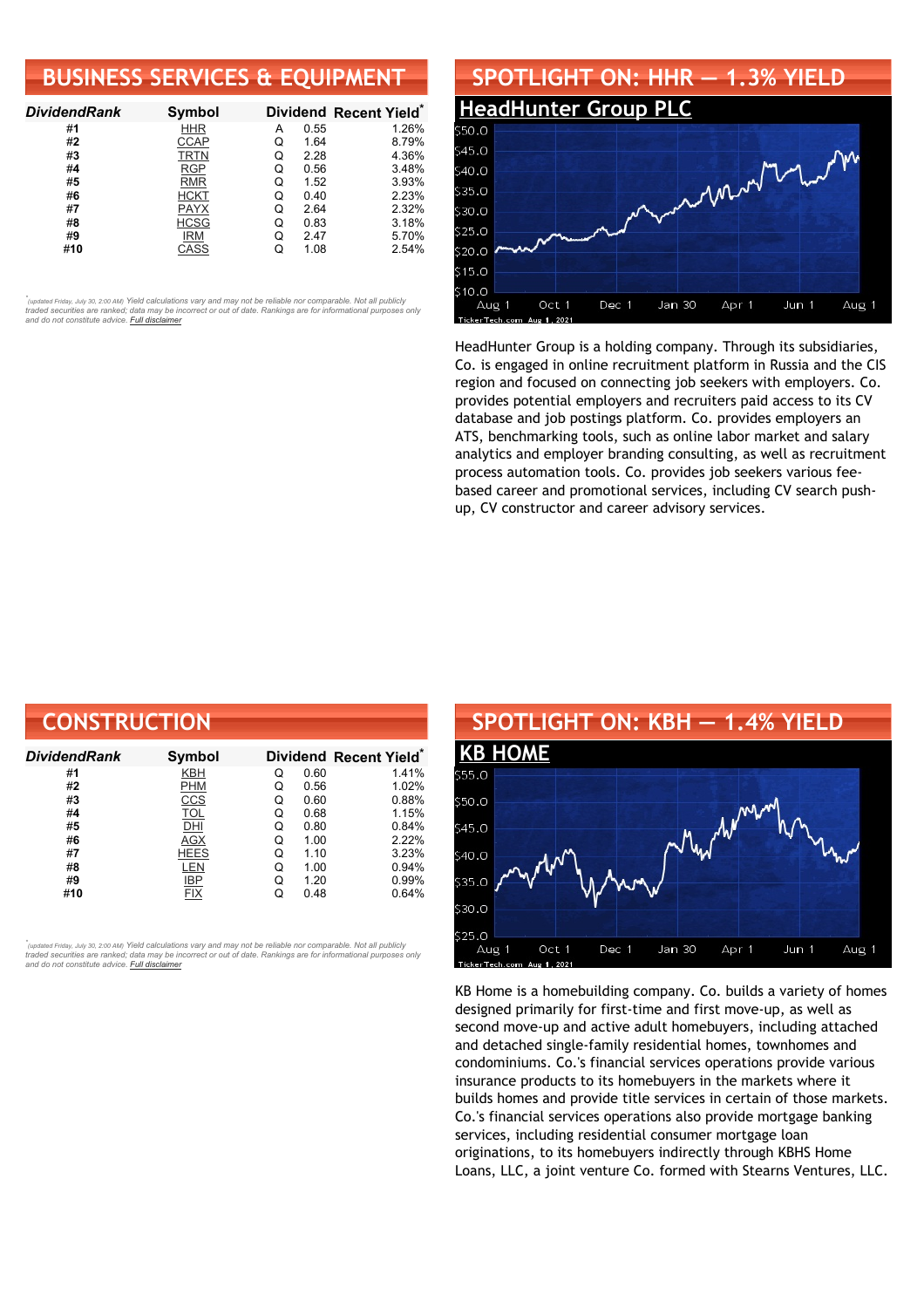#### **CONSUMER GOODS**

| <b>DividendRank</b> | <b>Symbol</b> |   |      | Dividend Recent Yield* |
|---------------------|---------------|---|------|------------------------|
| #1                  | <b>BTI</b>    | Q | 2.98 | 7.82%                  |
| #2                  | UVV           | Q | 3.12 | 5.98%                  |
| #3                  | CSTE          | Q | 0.84 | 6.32%                  |
| #4                  | <b>SPTN</b>   | Q | 0.80 | 4.14%                  |
| #5                  | IBA           | S | 0.85 | 1.92%                  |
| #6                  | <b>WBA</b>    | O | 1.91 | 4.06%                  |
| #7                  | <b>BKE</b>    | Q | 1.32 | 3.13%                  |
| #8                  | <b>BGFV</b>   | Q | 0.72 | 3.20%                  |
| #9                  | CAG           | Q | 1.25 | 3.72%                  |
| #10                 |               |   | 1.00 | 2.69%                  |

•<br>"<sub>(updated Friday, July 30, 2:00 AM) Yield calculations vary and may not be reliable nor comparable. Not all publicly<br>traded securities are ranked; data may be incorrect or out of date. Rankings are for informational pu</sub> *and do not constitute advice. Full [disclaimer](https://www.dividendchannel.com/disclaimer/)*



British American Tobacco is a holding company. Through its subsidiaries, Co. is a multi-category consumer goods company that provides tobacco and nicotine products to consumers around the world. Co.'s non-combustible portfolio includes: Vuse and Vype, glo™, Velo, and Grizzly and Camel Snus. Co.'s combustible portfolio includes: Newport, Natural American Spirit, Camel, Pall Mall, Lucky Strike, Kent, Dunhill Tobacco, and Rothmans. Co. also has a portfolio of international and local brands. These combustible brands include Vogue, Viceroy, 555, Benson and Hedges, Peter Stuyvesant, Double Happiness, Kool, and Craven A, while oral brands include Granit, Mocca, and Kodiak.

| <b>CONSUMER SERVICES</b> |             |   |      |                        |
|--------------------------|-------------|---|------|------------------------|
| DividendRank             | Symbol      |   |      | Dividend Recent Yield* |
| #1                       | <b>BEDU</b> | А | 0.12 | 3.38%                  |
| #2                       | <b>HRB</b>  | Q | 1.08 | 4.39%                  |
| #3                       | <b>CSV</b>  | Q | 0.40 | 1.08%                  |
| #4                       | SCI         | Q | 0.84 | 1.36%                  |
| #5                       | <b>STRA</b> | Q | 2.40 | 2.99%                  |
| #6                       | <b>GHC</b>  | Q | 6.04 | 0.91%                  |

*\** htel Friday July 30, 200 AM) Yield calculations vary and may not be reliable nor comparable. Not all publicly traded securities are ranked; data may be incorrect or out of date. Rankings are for informational purposes only<br>and do not constitute advice. <mark>Full [disclaimer](https://www.dividendchannel.com/disclaimer/)</mark>

#**7** [MNRO](https://www.dividendchannel.com/symbol/mnro) Q 0.96 1.62%



Bright Scholar Education Holdings is a holding company. Through its subsidiaries, Co. is engaged in the provision of private fundamental education and complementary education services including kindergarten, primary, middle, high school and international schools in the People's Republic of China, and education programs and services including independent schools and colleges in United Kingdom, the United States and Canada. Co. provides a range of internationally-accredited curricula in its international schools. Co. tailors the delivery of coursework to support learning outcomes for Co.'s students and prepare them for higher education overseas.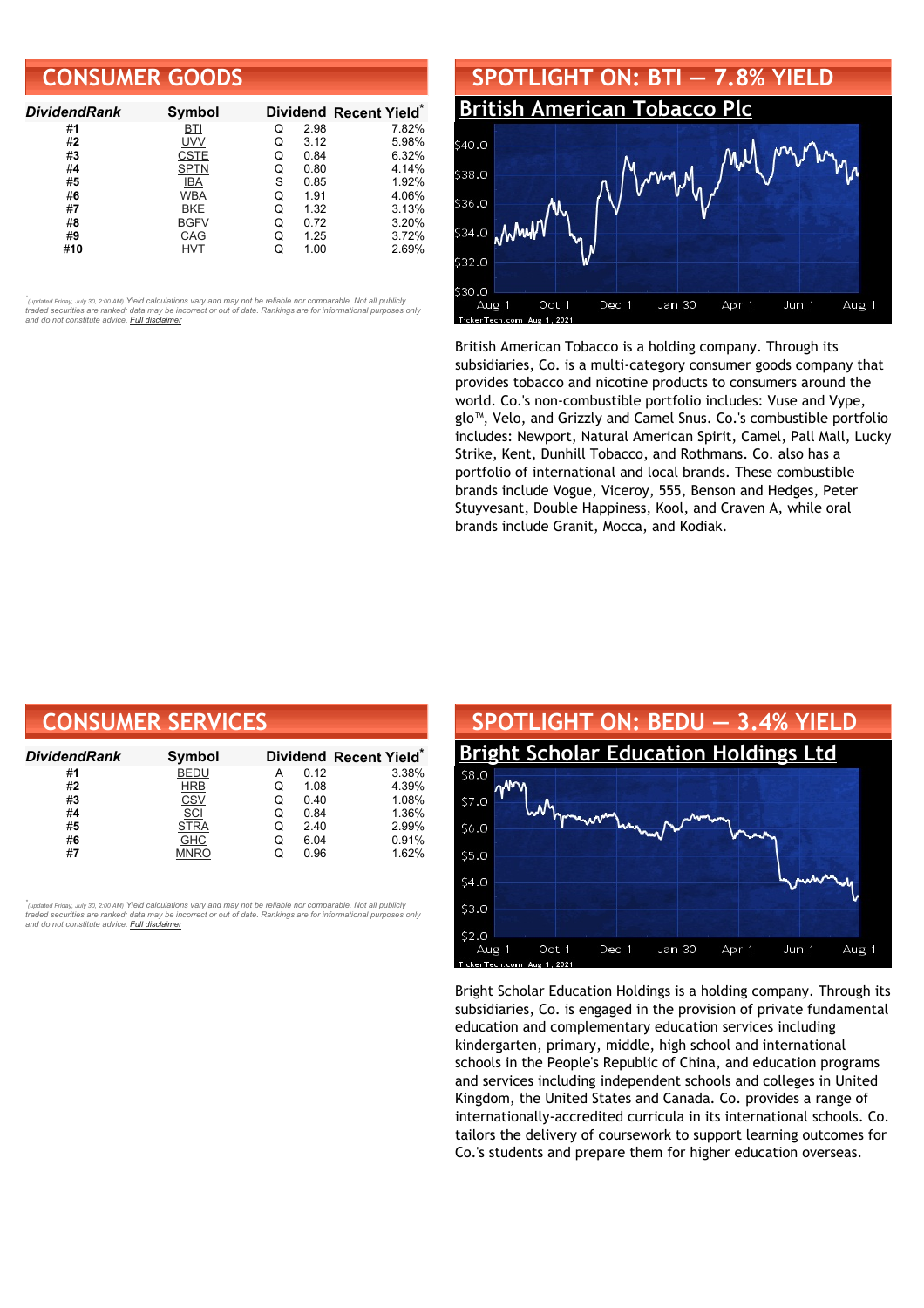| <b>ENERGY</b>       |             |   |      |                                    |
|---------------------|-------------|---|------|------------------------------------|
| <b>DividendRank</b> | Symbol      |   |      | Dividend Recent Yield <sup>®</sup> |
| #1                  | <b>FLNG</b> | Q | 1.60 | 12.03%                             |
| #2                  | KNOP        | Q | 2.08 | 11.12%                             |
| #3                  | TTE         | Q | 3.12 | 7.01%                              |
| #4                  | ENB         | Q | 3.34 | 8.43%                              |
| #5                  | <b>PBA</b>  | М | 2.52 | 7.57%                              |
| #6                  | <b>TRP</b>  | Q | 3.48 | 7.06%                              |
| #7                  | <b>TGP</b>  | Q | 1.15 | 7.91%                              |
| #8                  | CEQP        | Q | 2.50 | 8.39%                              |
| #9                  | <u>CNQ</u>  | Q | 1.88 | 5.64%                              |
| #10                 | GLP         | Q | 2.30 | 8.53%                              |

#### **SPOTLIGHT ON: FLNG — 12.0% YIELD [Flex](http://www.dividendchannel.com/symbol/flng/) LNG L**  $514.0$ \$12.0  $510.0$ \$8.0 \$6.0  $54.0$ \$2.0 Oct 1 Dec 1 Jan 30 Apr 1 Jun 1 Aug 1 Aug 1

Flex LNG is engaged in the seaborne liquefied natural gas ("LNG") transportation through the ownership and operation of fuel efficient, fifth generation LNG carriers.

| <b>ETFS &amp; CEFS</b> |               |   |      |                        |
|------------------------|---------------|---|------|------------------------|
| <b>DividendRank</b>    | <b>Symbol</b> |   |      | Dividend Recent Yield* |
| #1                     | RIV           | м | 2.04 | 11.28%                 |
| #2                     | OPP           | м | 1.90 | 11.89%                 |
| #3                     | <b>DVYE</b>   | Q | 5.21 | 13.54%                 |
| #4                     | <b>GLQ</b>    | М | 1.61 | 10.59%                 |
| #5                     | <b>DPG</b>    | Q | 1.40 | 9.79%                  |
| #6                     | <u>GLO</u>    | М | 1.30 | 10.51%                 |
| #7                     | <b>RA</b>     | м | 2.39 | 10.73%                 |
| #8                     | FTF           | м | 0.94 | 10.12%                 |
| #9                     | <b>FSD</b>    | М | 1.32 | 8.24%                  |
| #10                    | <b>IHD</b>    | Q | 0.72 | 9.46%                  |

้<sub>(updated Friday, July 30, 2:00 AM) Yield calculations vary and may not be reliable nor comparable. Not all publicly<br>traded securities are ranked; data may be incorrect or out of date. Rankings are for informational purp</sub>



RiverNorth Opportunities Fund is a diversified, closed-end management investment company. The Fund's investment objective is total return consisting of capital appreciation and current income. The Fund seeks to achieve its investment objective by pursuing a tactical asset allocation strategy and investing under normal circumstances in closed-end funds and exchange-traded funds with a focus on risk-adjusted returns (Underlying Funds). Underlying Funds also may include business development companies and special purpose acquisition companies.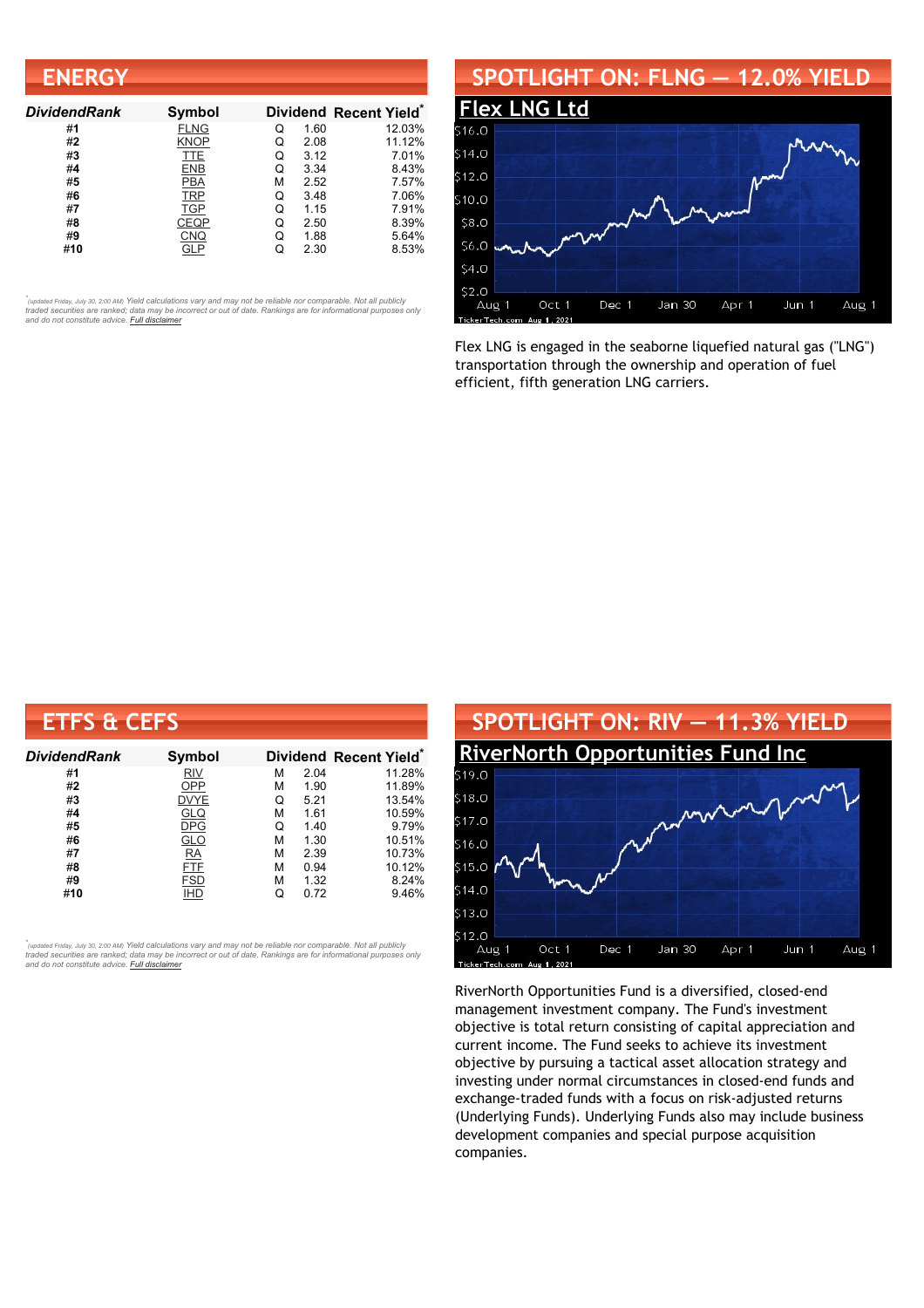| <b>FINANCIAL</b>    |               |   |      |                        |
|---------------------|---------------|---|------|------------------------|
| <b>DividendRank</b> | <b>Symbol</b> |   |      | Dividend Recent Yield* |
| #1                  | <b>UVE</b>    | Q | 0.64 | 4.56%                  |
| #2                  | <b>CIT</b>    | Q | 1.40 | 2.87%                  |
| #3                  | PRU           | Q | 4.60 | 4.54%                  |
| #4                  | OCCI          | Q | 2.16 | 15.57%                 |
| #5                  | <b>FNCB</b>   | Q | 0.30 | 4.08%                  |
| #6                  | PSEC          | м | 0.72 | 8.78%                  |
| #7                  | WSBF          | Q | 0.80 | 4.05%                  |
| #8                  | <b>PFC</b>    | Q | 1.08 | 3.95%                  |
| #9                  | <b>IBCP</b>   | Q | 0.84 | 4.04%                  |
| #10                 | <b>MOFG</b>   | Q | 0.90 | 3.06%                  |



Universal Insurance Holdings is a holding company. Through its subsidiaries, Co. provides property and casualty insurance and insurance services. Co.'s products and services include: Insurance Products, which provide various types of personal residential insurance such as homeowners, renters/tenants, condo unit owners, and dwelling/fire; Risk Management, in which its subsidiary, Evolution Risk Advisors, Inc., advises on actuarial issues, oversees distribution, administers claims payments, performs policy administration and underwriting, and assists with reinsurance negotiations; and Distribution, which provides policies through its direct-to-consumer online distribution platforms.

| <b>HEALTHCARE</b> |             |   |      |                                    |  |
|-------------------|-------------|---|------|------------------------------------|--|
| DividendRank      | Symbol      |   |      | Dividend Recent Yield <sup>®</sup> |  |
| #1                | PFE         | Q | 1.56 | 3.65%                              |  |
| #2                | <b>GRFS</b> | S | 0.91 | 5.84%                              |  |
| #3                | <b>ABBV</b> | Q | 5.20 | 4.37%                              |  |
| #4                | <b>SNY</b>  | А | 1.93 | 3.74%                              |  |
| #5                | <b>GILD</b> | Q | 2.84 | 4.07%                              |  |
| #6                | <b>DGX</b>  | Q | 2.48 | 1.76%                              |  |
| #7                | <b>JNJ</b>  | Q | 4.24 | 2.46%                              |  |
| #8                | <b>NVO</b>  | S | 1.84 | 2.01%                              |  |
| #9                | ELAT        | Q | 2.50 | 4.48%                              |  |
| #10               | GSK         | Q | 2.10 | 5.25%                              |  |

*\** ated Friday, July 30, 2:00 AM) Yield calculations vary and may not be reliable nor comparable. Not all publicly traded securities are ranked; data may be incorrect or out of date. Rankings are for informational purposes only *and do not constitute advice. Full [disclaimer](https://www.dividendchannel.com/disclaimer/)*



Pfizer is a research-based biopharmaceutical company. Co. is engaged in the discovering, developing, manufacturing, marketing, sales and distribution of biopharmaceutical products. Co.'s business includes: internal medicine, which includes cardiovascular metabolic and pain products; oncology, which includes products in biologics, small molecules, immunotherapies, and biosimilars for cancers; hospital, which includes Co.'s portfolio of sterile injectable and anti-infective medicines, as well as Pfizer CentreOne; vaccines, which includes vaccines brands in pneumococcal disease, meningococcal disease, tick-borne encephalitis and COVID-19; inflammation and immunology; and rare disease.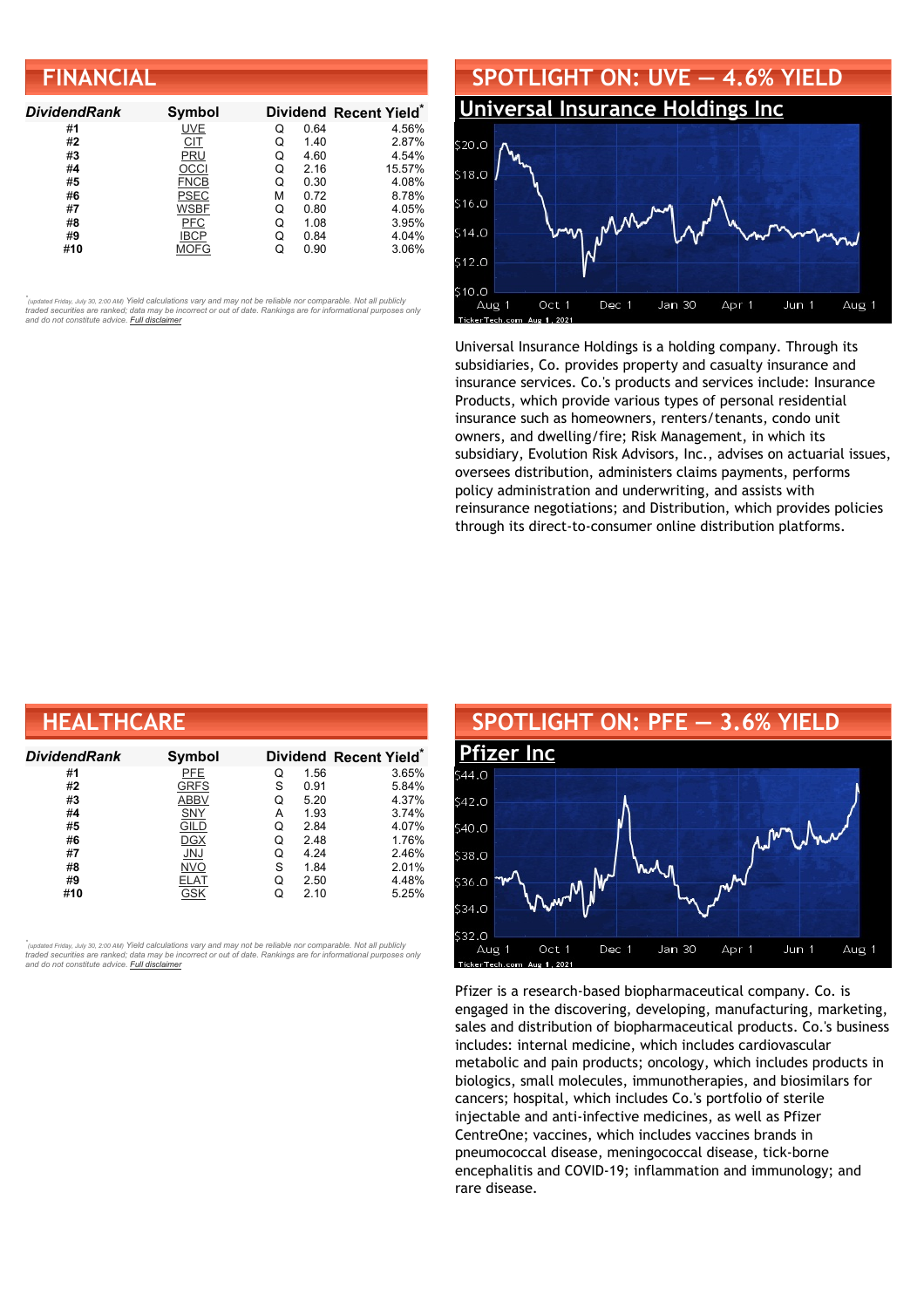| <b>INDUSTRIAL</b>   |                  |   |       |                        |  |  |
|---------------------|------------------|---|-------|------------------------|--|--|
| <b>DividendRank</b> | Symbol           |   |       | Dividend Recent Yield* |  |  |
| #1                  | CPAC             | А | 0.32  | 5.02%                  |  |  |
| #2                  | FF               | Q | 0.24  | 2.80%                  |  |  |
| #3                  | MLI              | Q | 0.52  | 1.21%                  |  |  |
| #4                  | <b>BCC</b>       | Q | 0.40  | 0.78%                  |  |  |
| #5                  | LMT              | Q | 10.40 | 2.79%                  |  |  |
| #6                  | WLKP             | Q | 1.89  | 7.03%                  |  |  |
| #7                  | <u>LYB</u>       | Q | 4.52  | 4.50%                  |  |  |
| #8                  | $\underline{CC}$ | Q | 1.00  | 3.04%                  |  |  |
| #9                  | WSO              | Q | 7.80  | 2.79%                  |  |  |
| #10                 | SOI              | Q | 0.42  | 4.84%                  |  |  |



Cementos Pacasmayo is a cement manufacturer in the northern region of Peru. Co. produces, distributes and sells cement and cement-related materials, such as precast products and ready-mix concrete. Co.'s products are primarily used in construction. Co. also produces and sells quicklime for use in mining operations. Co. has three operating segments: cement, concrete and precast, quicklime and sales of construction supplies.

| <b>MANUFACTURING</b> |             |   |      |                                    |
|----------------------|-------------|---|------|------------------------------------|
| Dividend Rank        | Symbol      |   |      | Dividend Recent Yield <sup>®</sup> |
| #1                   | ETH         | Q | 1.00 | 4.14%                              |
| #2                   | <b>BSET</b> | Q | 0.56 | 2.40%                              |
| #3                   | SGC         | Q | 0.48 | 2.02%                              |
| #4                   | <b>CRWS</b> | Q | 0.32 | 4.31%                              |
| #5                   | <b>CMI</b>  | Q | 5.80 | 2.49%                              |
| #6                   | <b>HOFT</b> | Q | 0.72 | 2.17%                              |
| #7                   | LCII        | Q | 3.60 | 2.40%                              |
| #8                   | <b>MGA</b>  | Q | 1.72 | 2.06%                              |
| #9                   | QCOM        | Q | 2.72 | 1.80%                              |
| #10                  | PII         | Q | 2.52 | 1.94%                              |

•<br>"<sub>(updated Friday, July 30, 2:00 AM) Yield calculations vary and may not be reliable nor comparable. Not all publicly<br>traded securities are ranked; data may be incorrect or out of date. Rankings are for informational pu</sub> *and do not constitute advice. Full [disclaimer](https://www.dividendchannel.com/disclaimer/)*



Ethan Allen Interiors, through its wholly-owned subsidiary, Ethan Allen Global, Inc., and Ethan Allen Global, Inc.'s subsidiaries, is an interior design company, manufacturer and retailer in the home furnishings marketplace. Co. aligns its business into two reportable segments: Retail, which sells home furnishings and accents to consumers through a network of Co. operated design centers; and Wholesale, which is principally involved in the development of the Ethan Allen brand and encompasses all aspects of design, manufacture, sourcing, marketing, sale, and distribution of Co.'s range of home furnishings and accents. Co.'s product line includes case goods, upholstery, and home accents.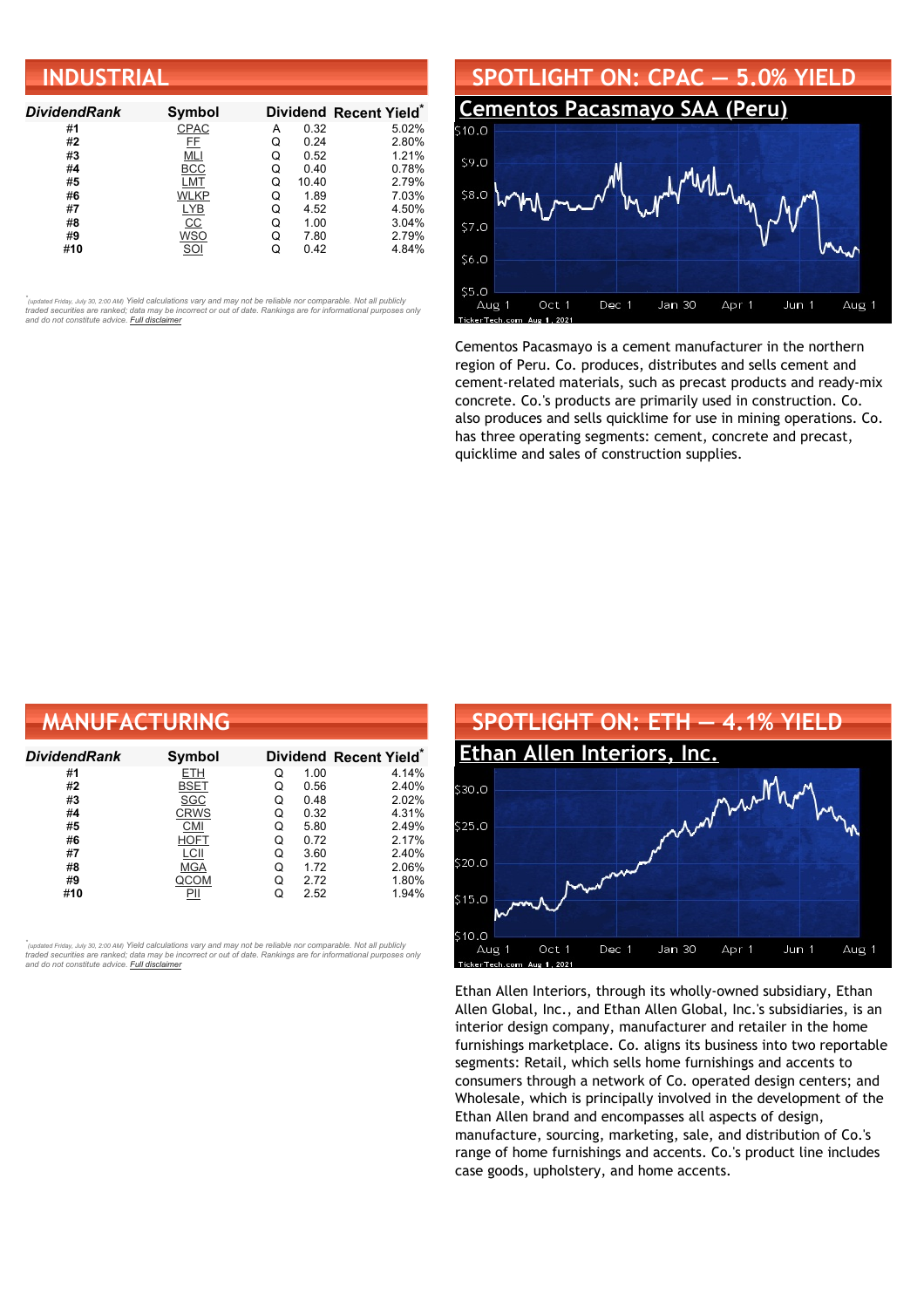#### **MATERIALS**

| <b>DividendRank</b> | Symbol      |   |      | Dividend Recent Yield* |
|---------------------|-------------|---|------|------------------------|
| #1                  | <b>WFG</b>  | Q | 1.00 | 1.38%                  |
| #2                  | DD          | Q | 1.20 | 1.60%                  |
| #3                  | <b>DSWL</b> | S | 0.20 | 4.30%                  |
| #4                  | <b>EVA</b>  | Q | 3.26 | 5.97%                  |
| #5                  | <b>ALCO</b> | Q | 2.00 | 5.46%                  |
| #6                  | IP          | Q | 2.05 | 3.53%                  |
| #7                  | <b>PKG</b>  | Q | 4.00 | 2.85%                  |
| #8                  | <b>FMC</b>  | Q | 1.92 | 1.80%                  |
| #9                  | DOW         | Q | 2.80 | 4.47%                  |
| #10                 | ANDE        |   | 0.70 | 2.62%                  |

•<br>"<sub>(updated Friday, July 30, 2:00 AM) Yield calculations vary and may not be reliable nor comparable. Not all publicly<br>traded securities are ranked; data may be incorrect or out of date. Rankings are for informational pu</sub> *and do not constitute advice. Full [disclaimer](https://www.dividendchannel.com/disclaimer/)*



West Fraser Timber is engaged as a diversified wood products company producing lumber, LVL, MDF, plywood, pulp, newsprint, wood chips, other residuals and energy with facilities in western Canada and the southern United States. Co. hold rights to timber resources that are sufficient to supply a significant amount of the fibre required in Canadian operations and have long-term agreements for the supply of a portion of the fibre required in United States operations.

| <b>MEDIA</b>  |             |   |      |                                    |
|---------------|-------------|---|------|------------------------------------|
| Dividend Rank | Symbol      |   |      | Dividend Recent Yield <sup>®</sup> |
| #1            | <b>EDUC</b> | Q | 0.40 | 3.56%                              |
| #2            | <b>DALN</b> | Q | 0.64 | 9.51%                              |
| #3            | <b>IPG</b>  | Q | 1.08 | 3.09%                              |
| #4            | <b>VIAC</b> | Q | 0.96 | 2.30%                              |
| #5            | <b>NXST</b> | Q | 2.80 | 1.89%                              |
| #6            | <b>SJR</b>  | М | 1.19 | 4.07%                              |
| #7            | <b>OMC</b>  | Q | 2.80 | 3.82%                              |
| #8            | VALU        | Q | 0.88 | 2.72%                              |
| #9            | TGNA        | Q | 0.38 | 2.14%                              |
| #10           | CMCSA       | Q | 1.00 | 1.72%                              |

*\** ated Friday, July 30, 2:00 AM) Yield calculations vary and may not be reliable nor comparable. Not all publicly traded securities are ranked; data may be incorrect or out of date. Rankings are for informational purposes only *and do not constitute advice. Full [disclaimer](https://www.dividendchannel.com/disclaimer/)*



Educational Development is the U.S. trade co-publisher of educational children's books produced in the U.K. by Usborne Publishing Limited and it also publishes books through its Kane Miller Book Publisher; both publishers of international children's books. While selling children's books and related products (collectively referred to as books) is Co.'s line of business, it sells them through the following business segments: Home Business Division, which sells Co.'s books through independent consultants directly to its customers; and Publishing Division, which sells Co.'s books to bookstores, toy stores, specialty stores, museums and other retail outlets throughout the country.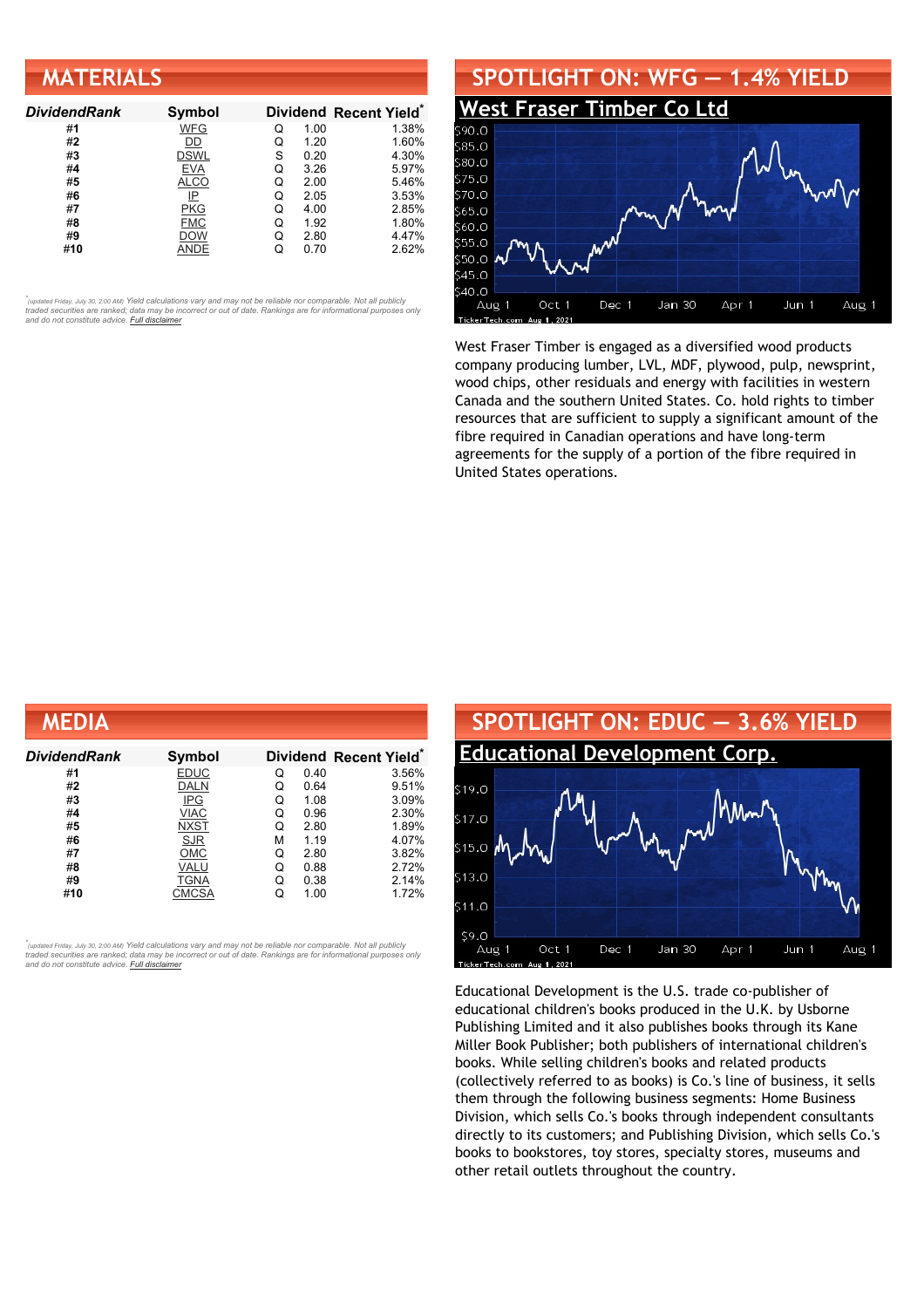#### **METALS & MINING**

| <b>DividendRank</b> | Symbol      |   |      | Dividend Recent Yield* |
|---------------------|-------------|---|------|------------------------|
| #1                  | AUY         | Q | 0.48 | 11.14%                 |
| #2                  | CGAU        | Q | 0.20 | 2.55%                  |
| #3                  | <b>NRP</b>  | Q | 1.80 | 8.25%                  |
| #4                  | <b>CMCL</b> | Q | 0.52 | 3.99%                  |
| #5                  | <b>SCCO</b> | Q | 3.60 | 5.32%                  |
| #6                  | <b>RIO</b>  | S | 6.18 | 6.97%                  |
| #7                  | <b>NEM</b>  | Q | 2.20 | 3.51%                  |
| #8                  | NС          | Q | 0.79 | 3.14%                  |
| #9                  | GGB         | Q | 0.09 | 1.47%                  |
| #10                 | BTG         |   | 0.16 | 3.81%                  |

•<br>"<sub>(updated Friday, July 30, 2:00 AM) Yield calculations vary and may not be reliable nor comparable. Not all publicly<br>traded securities are ranked; data may be incorrect or out of date. Rankings are for informational pu</sub> *and do not constitute advice. Full [disclaimer](https://www.dividendchannel.com/disclaimer/)*

#### **SPOTLIGHT ON: AUY — 11.1% YIELD**



Yamana Gold is engaged in the production of gold and silver, development stage properties, and exploration properties and land positions throughout the Americas, including Canada, Brazil, Chile and Argentina.

| <b>REAL ESTATE</b>  |             |   |      |                       |  |  |
|---------------------|-------------|---|------|-----------------------|--|--|
| <b>DividendRank</b> | Symbol      |   |      | Dividend Recent Yield |  |  |
| #1                  | <b>PMT</b>  | Q | 1.88 | 9.44%                 |  |  |
| #2                  | <b>NREF</b> | Q | 1.90 | 9.84%                 |  |  |
| #3                  | LFT         | Q | 0.36 | 8.80%                 |  |  |
| #4                  | <b>GPMT</b> | Q | 1.00 | 7.03%                 |  |  |
| #5                  | ACRE        | Q | 1.32 | 8.59%                 |  |  |
| #6                  | <b>EARN</b> | Q | 1.20 | 10.70%                |  |  |
| #7                  | <u>CTO</u>  | Q | 4.00 | 7.29%                 |  |  |
| #8                  | RC          | Q | 1.68 | 11.02%                |  |  |
| #9                  | DX          | М | 1.56 | 8.77%                 |  |  |
| #10                 | SACH        |   | 0.48 | 9.54%                 |  |  |

้<sub>(updated Friday, July 30, 2:00 AM) Yield calculations vary and may not be reliable nor comparable. Not all publicly<br>traded securities are ranked; data may be incorrect or out of date. Rankings are for informational purp</sub>



PennyMac Mortgage Investment Trust is a holding company. Through its subsidiaries, Co. is a finance company that invests primarily in mortgage-related assets. Co. also conducts substantially all of its operations, and makes substantially all of its investments, through PennyMac Operating Partnership, L.P. and its subsidiaries. Co.'s business includes four segments: credit sensitive strategies,which represents Co.'s investments in credit risk transfer arrangements; interest rate sensitive strategies, which represents Co.'s investments in mortgage servicing rights; and correspondent production, which serves as an intermediary between lenders and the capital markets.

**Preferreds:** [PMT.PRA,](https://www.preferredstockchannel.com/symbol/pmt.pra/) [PMT.PRB](https://www.preferredstockchannel.com/symbol/pmt.prb/)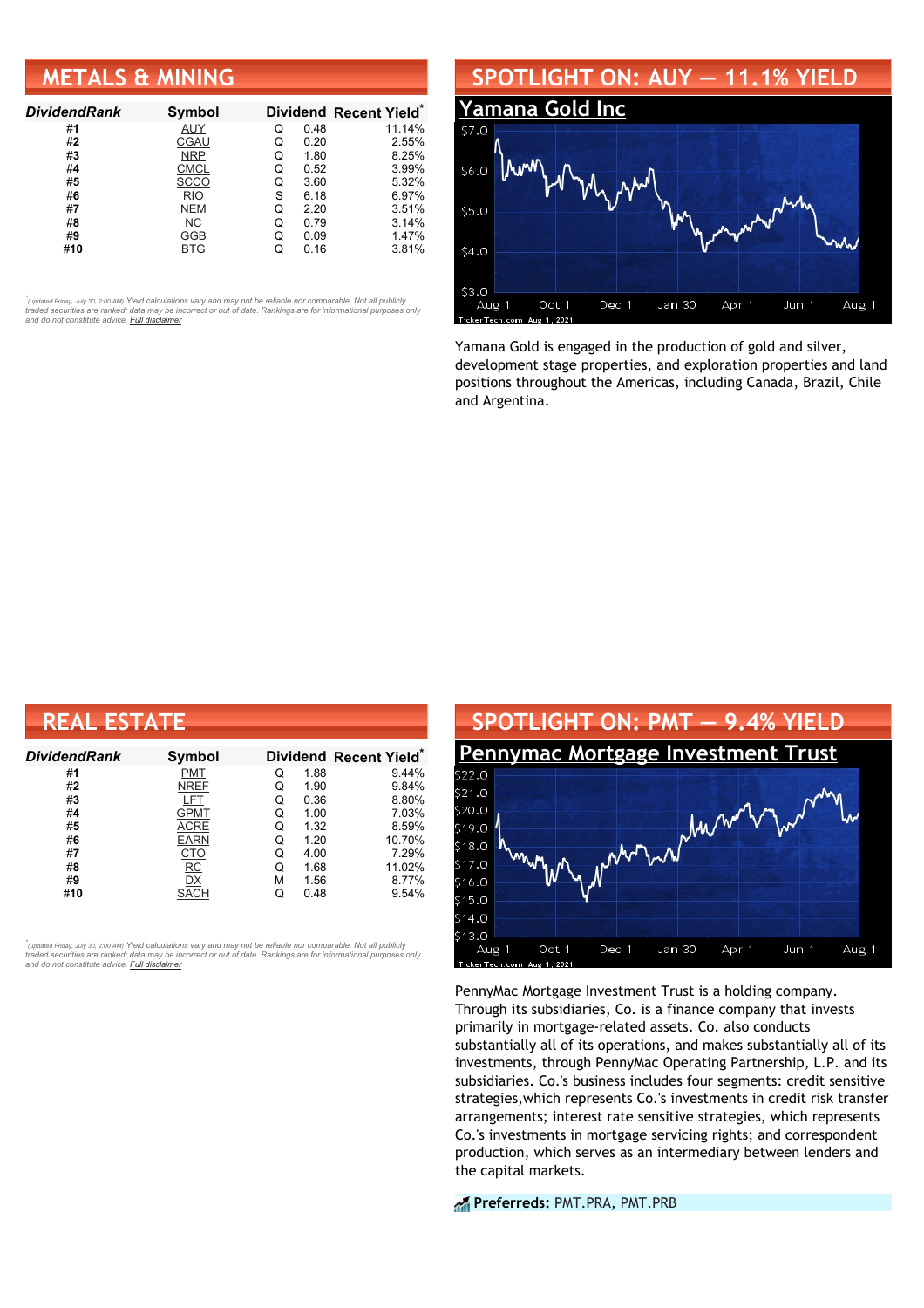| <b>TECHNOLOGY</b>   |             |   |      |                                    |  |  |
|---------------------|-------------|---|------|------------------------------------|--|--|
| <b>DividendRank</b> | Symbol      |   |      | Dividend Recent Yield <sup>®</sup> |  |  |
| #1                  | NL          | Q | 0.24 | 4.01%                              |  |  |
| #2                  | <b>XRX</b>  | Q | 1.00 | 4.12%                              |  |  |
| #3                  | <b>TSM</b>  | Q | 1.98 | 1.71%                              |  |  |
| #4                  | <b>NVEC</b> | Q | 4.00 | 5.10%                              |  |  |
| #5                  | <b>CWEN</b> | Q | 1.32 | 4.54%                              |  |  |
| #6                  | <b>INTC</b> | Q | 1.39 | 2.59%                              |  |  |
| #7                  | <b>MNDO</b> | А | 0.26 | 7.83%                              |  |  |
| #8                  | <b>UMC</b>  | А | 0.29 | 2.80%                              |  |  |
| #9                  | <b>TXN</b>  | Q | 4.08 | 2.15%                              |  |  |
| #10                 | IBM         | Q | 6.56 | 4.62%                              |  |  |

## **SPOTLIGHT ON: NL — 4.0% YIELD**



NL Industries is a holding company. Co. operates in the component products industry through its majority-owned subsidiary, CompX International Inc. (CompX). Co. operates in the chemicals industry through its noncontrolling interest in Kronos Worldwide, Inc. (Kronos). Through CompX, Co. manufactures mechanical and electrical cabinet locks and other locking mechanisms used in a variety of applications including ignition systems, mailboxes, file cabinets, desk drawers, tool storage cabinets, electronic circuit panels, storage compartments, and gas station security. Kronos is a producer and marketer of titanium dioxide pigments, a base industrial product used in a range of applications.

| <b>TRANSPORTATION</b> |               |   |      |                                    |  |  |
|-----------------------|---------------|---|------|------------------------------------|--|--|
| DividendRank          | <b>Symbol</b> |   |      | Dividend Recent Yield <sup>®</sup> |  |  |
| #1                    | <b>NMM</b>    | Q | 0.20 | 0.89%                              |  |  |
| #2                    | ATCO          | Q | 0.50 | 3.80%                              |  |  |
| #3                    | <b>FTAI</b>   | Q | 1.32 | 4.55%                              |  |  |
| #4                    | <b>CMRE</b>   | Q | 0.46 | 4.22%                              |  |  |
| #5                    | DAC           | Q | 2.00 | 2.91%                              |  |  |
| #6                    | <b>SBLK</b>   | Q | 1.20 | 6.20%                              |  |  |
| #7                    | GOGL          | Q | 1.00 | 10.17%                             |  |  |
| #8                    | <b>MATX</b>   | Q | 1.20 | 1.83%                              |  |  |
| #9                    | <b>UNP</b>    | Q | 4.28 | 1.97%                              |  |  |
| #10                   | <b>INSW</b>   | Q | 0.24 | 1.43%                              |  |  |

้<sub>(updated Friday, July 30, 2:00 AM) Yield calculations vary and may not be reliable nor comparable. Not all publicly<br>traded securities are ranked; data may be incorrect or out of date. Rankings are for informational purp</sub>



Navios Maritime Partners is an international owner and operator of dry cargo vessels. Co.'s customers use its vessels to transport their dry cargo commodities.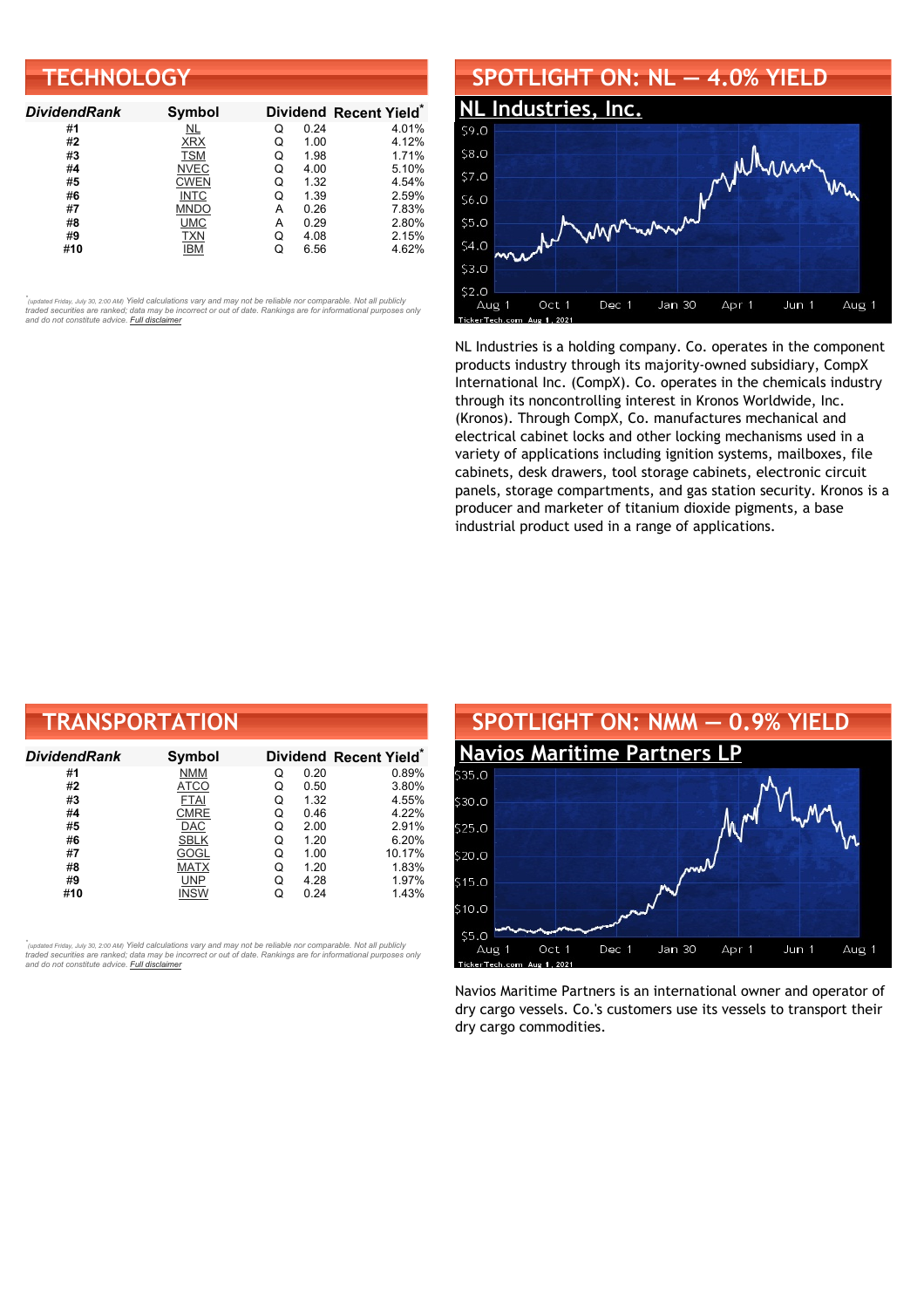### **TRAVEL & ENTERTAINMENT**

| <b>DividendRank</b> | Symbol      |   |      | Dividend Recent Yield* |
|---------------------|-------------|---|------|------------------------|
| #1                  | QSR         | Q | 2.12 | 3.27%                  |
| #2                  | DRI         | Q | 4.40 | 2.93%                  |
| #3                  | <b>TACO</b> | Q | 0.16 | 1.81%                  |
| #4                  | <b>WWE</b>  | Q | 0.48 | 1.00%                  |
| #5                  | <b>CBRL</b> | Q | 4.00 | 2.87%                  |
| #6                  | <b>WEN</b>  | Q | 0.40 | 1.73%                  |
| #7                  | <b>YUMC</b> | Q | 0.48 | 0.77%                  |
| #8                  | <b>TXRH</b> | Q | 1.60 | 1.62%                  |
| #9                  | <b>WH</b>   | Q | 0.64 | 0.87%                  |
| #10                 | ARMK        |   | 0.44 | 1.24%                  |

•<br>"<sub>(updated Friday, July 30, 2:00 AM) Yield calculations vary and may not be reliable nor comparable. Not all publicly<br>traded securities are ranked; data may be incorrect or out of date. Rankings are for informational pu</sub> *and do not constitute advice. Full [disclaimer](https://www.dividendchannel.com/disclaimer/)*



Restaurant Brands International is a holding company. Through its subsidiaries, Co. is engaged as a quick service restaurant (QSR) company with approximately 27,000 restaurants in more than 100 countries and U.S. territories as of Dec. 31, 2020. Co.'s Tim Hortons®, Burger King® and Popeyes® brands have similar franchise business models with complementary daypart mixes and product platforms.

| UTILITIES           |             |   |      |                                    |
|---------------------|-------------|---|------|------------------------------------|
| <b>DividendRank</b> | Symbol      |   |      | Dividend Recent Yield <sup>®</sup> |
| #1                  | <b>MBT</b>  | Q | 0.93 | 10.77%                             |
| #2                  | <u>SGU</u>  | Q | 0.57 | 4.83%                              |
| #3                  | <b>TKC</b>  | A | 0.11 | 2.42%                              |
| #4                  | <b>ORAN</b> | S | 1.19 | 10.73%                             |
| #5                  |             | Q | 2.08 | 7.35%                              |
| #6                  | <b>SOLN</b> | Q | 3.38 | 6.46%                              |
| #7                  | <b>KEN</b>  | A | 1.86 | 5.42%                              |
| #8                  | <b>NWN</b>  | Q | 1.92 | 3.62%                              |
| #9                  | <b>DCUE</b> | Q | 7.25 | 7.24%                              |
| #10                 | <b>NJR</b>  | Q | 1.33 | 3.40%                              |

้<sub>(updated Friday, July 30, 2:00 AM) Yield calculations vary and may not be reliable nor comparable. Not all publicly<br>traded securities are ranked; data may be incorrect or out of date. Rankings are for informational purp</sub>



Mobile TeleSystems is a telecommunications provider in Russia and the Commonwealth of Independent States, providing a range of mobile and fixed line voice and data telecommunications services, including data transfer, broadband, pay-TV and various other services, including Big Data, Internet of Things, cloud services, banking services, e-commerce, as well as selling equipment, accessories and software. Co. has the following reportable segments: Russia convergent, Moscow fixed line, and MTS Bank.